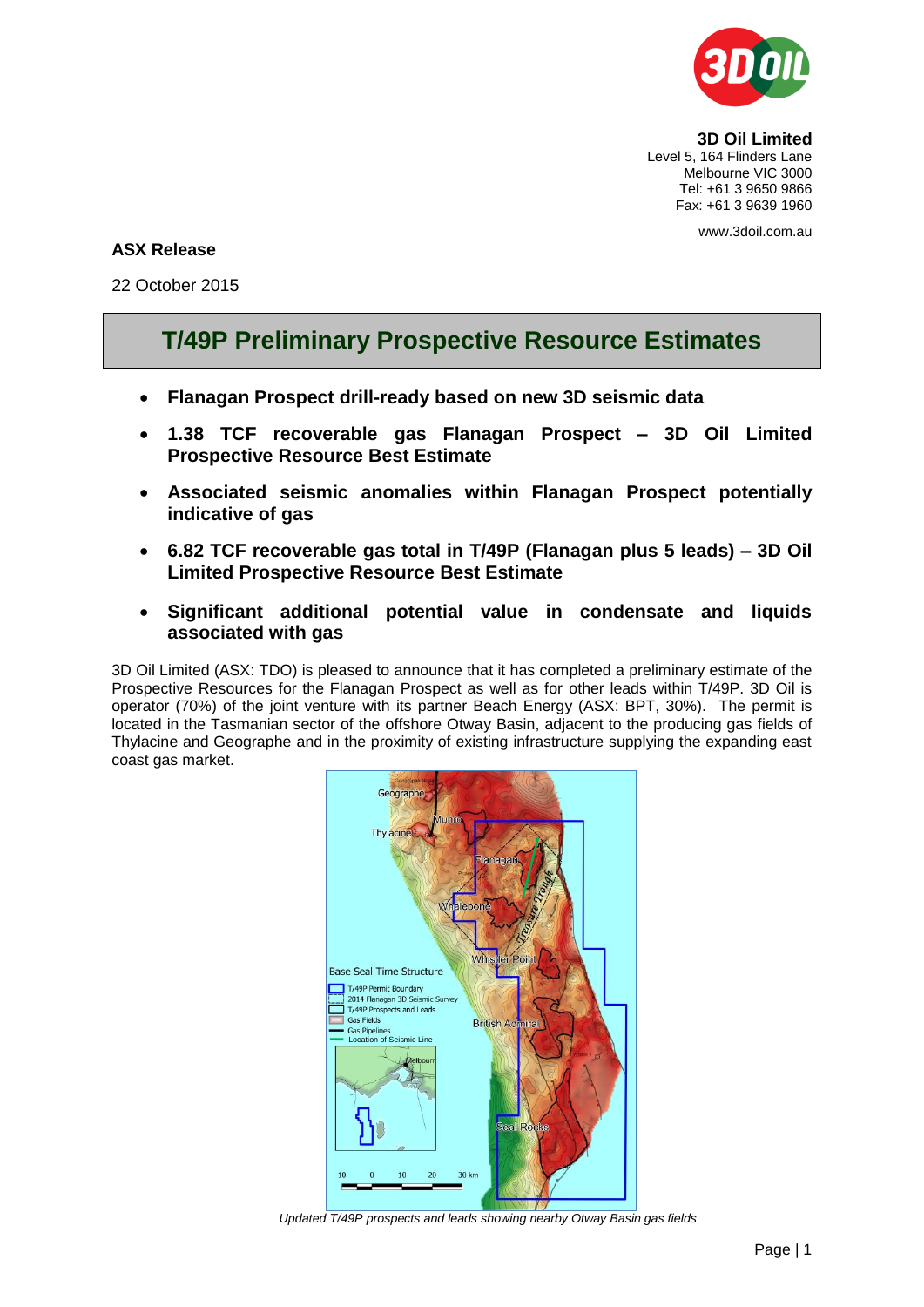This updated preliminary resource assessment (gross joint venture volumes) now incorporates the results of the company's 2014 Flanagan 3D seismic survey in the northern area of the permit. T/49P covers an area of 4,960 km<sup>2</sup>in water depths generally no greater than 100m. The north of the permit is now covered by 974 km<sup>2</sup> of modern 3D seismic, while the area to the south remains lightly explored covered by a broad grid of 2D seismic data of varying vintages. Only two early exploration wells have been drilled in the permit (in 1967 and 1970) and the region has largely been overlooked by the industry despite the proximity of the Thylacine gas field.

TDO's view of the potential for this permit has been strongly supported by the new seismic data which provides significantly greater detail of the geology. Good indications of reservoir and seal units analogous to the Thylacine and Geographe fields are evident from the data.

Within this region, gas accumulations are typically associated with seismic amplitude anomalies. TDO has identified seismic amplitude anomalies on the 3D data, particularly within the Flanagan Prospect area, although the extent to which these indicate the presence of gas requires further interpretation and analysis.

Two major structural features, Flanagan and Whalebone, which had previously been identified from a broad grid of 2D seismic, have been confirmed within the 3D area.

The Flanagan structure is a ready to drill prospect and is considered to be an analogue, albeit larger, to the adjacent Thylacine gas field. Flanagan's Prospective Resources are currently estimated at 1.38 TCF (Trillion cubic feet) recoverable gas. At production start-up Thylacine and Geographe combined were expected to produce 0.95 TCF raw gas and as such TDO believes that Flanagan represents an attractive drilling target.



*Seismic line through Flanagan Prospect (see map Page 1 for location). Crest of the structure is approximately 2000m below sea level. Note low amplitude section indicative of seal facies overlying high amplitudes in potential reservoir section.*

Thylacine and Geographe also contain condensate of significant economic value – initial expected production was 12 MMbbl condensate – as well as associated LPG. TDO estimates that Flanagan and T/49P would have similar condensate to gas ratios enhancing the commercial viability of these features. For example, by analogy and on a best estimate basis, the Flanagan Prospect could contain 16.5 MMbbl of condensate and T/49P could total over 80 MMbbl of condensate.